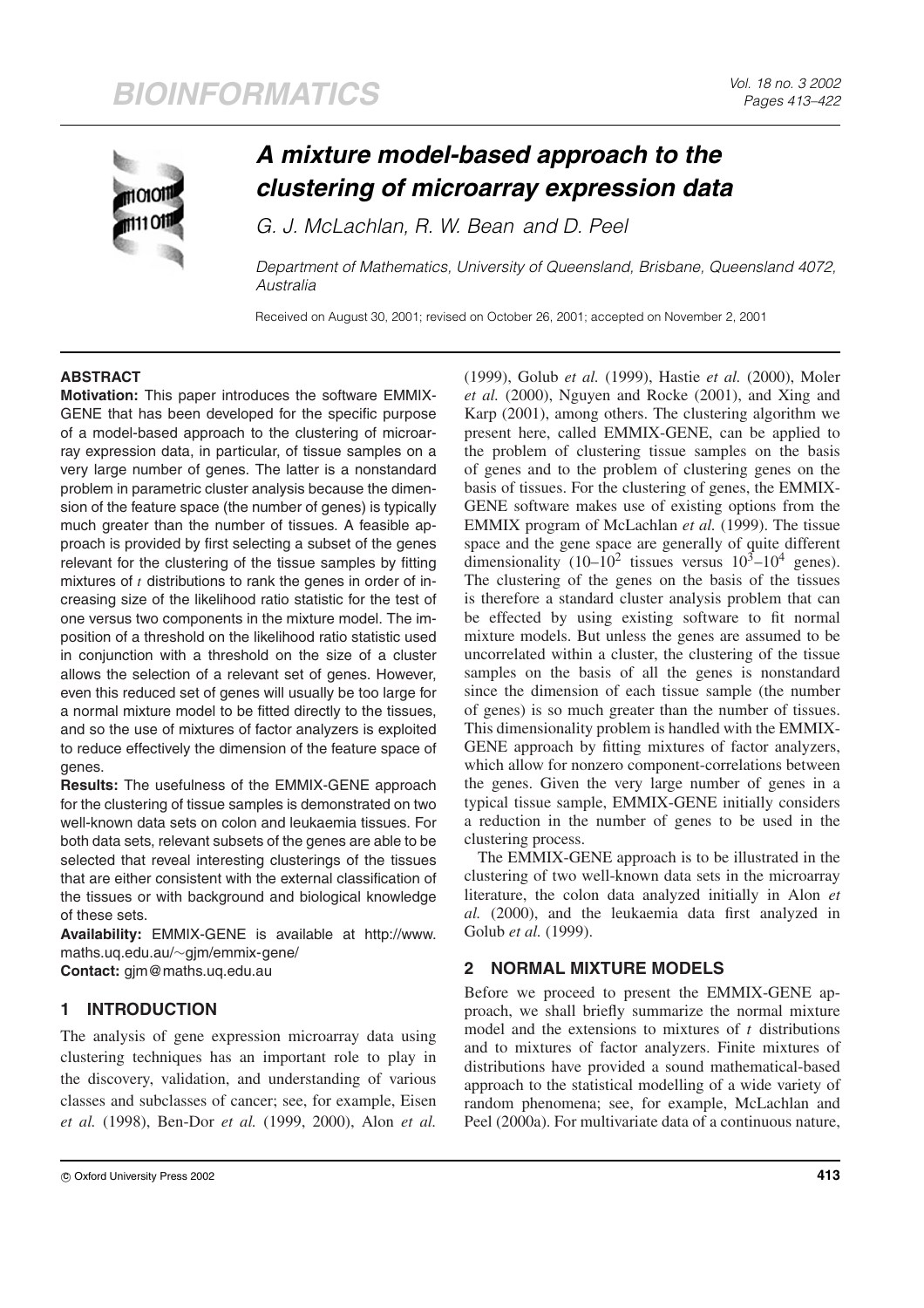attention has focused on the use of multivariate normal components because of their computational convenience. We let  $x_1, \ldots, x_n$  denote *n p*-dimensional observations. With a normal mixture model-based approach to clustering of these data, it is assumed that each observation  $x_j$  is from a mixture of an initially specified number *g* of multivariate normal densities in some unknown proportions  $\pi_1, \ldots, \pi_g$ . That is,  $x_j$  is taken to be a realization of a random vector  $X$  having the mixture probability density function (p.d.f.)  $f(x; \Psi)$  defined by,

$$
f(\mathbf{x}; \Psi) = \sum_{i=1}^{g} \pi_i \phi(\mathbf{x}; \mu_i, \Sigma_i), \tag{1}
$$

where  $\phi(\mathbf{x}; \mu_i, \Sigma_i)$  denotes the *p*-variate normal density probability function with mean  $\mu_i$  and covariance matrix  $\Sigma_i$  ( $i = 1, \ldots, g$ ). Here the vector  $\Psi$  of unknown parameters consists of the mixing proportions  $\pi_i$ , the elements of the component means  $\mu_i$ , and the distinct elements of the component–covariance matrices  $\Sigma_i$  ( $i = 1, \ldots, g$ ).

Under the assumption that  $x_1, \ldots, x_n$  are independent observations, the log likelihood function for the parameter vector  $\Psi$  can be formed by summing over the log mixture density at each point  $x_i$  to give

$$
\log L(\Psi) = \sum_{j=1}^{n} \log f(x_j; \Psi). \tag{2}
$$

The maximum likelihood estimate of **Ψ** is obtained as an appropriate root of the likelihood equation

$$
\partial \log L(\Psi)/\partial \Psi = 0. \tag{3}
$$

Solutions of (3) corresponding to local maxima can be found iteratively by application of the Expectation– Maximization (EM) algorithm of Dempster *et al.* (1977); see also McLachlan and Krishnan (1997). The EM algorithm is applied in the framework where each observation  $x_j$  is conceptualized to have arisen from one of the components and the indicator variable denoting its component of origin is taken to be missing. The so-called complete-data log likelihood is formed on the basis of these indicator variables in addition to the observed data  $x_1, \ldots, x_n$ . On the E-step, the complete-data log likelihood is averaged over the conditional distribution of the indicator variables given the observed data, using the current estimate of the parameter vector. Since the complete-data log likelihood is linear in these indicator variables, the E-step of the EM algorithm simply involves replacing them by the current values of their conditional expectations, which are the so-called posterior probabilities of component membership. The posterior probability that the *j*th data point belongs to the *i*th component of the mixture is written here as  $\tau_i(x_j; \Psi)$  and is given by

$$
\tau_i(\mathbf{x}_j; \Psi) = \pi_i \phi(\mathbf{x}_j; \mu_i, \Sigma_i) / f(\mathbf{x}_j; \Psi)
$$

for  $i = 1, \ldots, g$  and  $j = 1, \ldots, n$ . On the M-step, the estimates of the component mixing proportions, means, and covariance matrices are updated by using the current values for the posterior probabilities in place of the indicator variables in the usual closed-form expressions for the sample proportions, means, and covariance matrices. The E- and M-steps are alternated repeatedly until convergence of the EM sequence of iterates. The EM algorithm has reliable global convergence in that regardless of the starting point, the likelihood (2) is increased after each EM iteration and that convergence is to a local maximum, assuming that the process is not attracted to a spike in the likelihood function.

Once the mixture model has been fitted, a probabilistic clustering of the data into *g* clusters can be obtained in terms of the fitted posterior probabilities of component membership for the data,  $\tau(x_i; \hat{\Psi})$ , where  $\hat{\Psi}$  denotes the maximum likelihood estimate of **Ψ**. An outright assignment of the data into *g* clusters is achieved by assigning each data point to the component to which it has the highest estimated posterior probability of belonging. The likelihood ratio statistic  $\lambda$  can be used to test for the smallest number of components in the mixture model compatible with the data. However, the situation is not straightforward since regularity conditions do not hold for the asymptotic null distribution of  $-2 \log \lambda$  to be chi-squared; nor do they hold for the justification of the Bayesian Information Criterion (BIC), although it still appears to provide a useful informal guide in practice (McLachlan and Peel, 2000a, Chapter 6). A formal test can be carried out using a resampling approach as proposed in McLachlan (1987).

#### **2.1 Mixtures of** *t* **distributions**

The use of *t* component distributions is employed in the gene-selection stage of the EMMIX-GENE program in order to provide some protection against atypical observations, which are prevalent in microarray data. With the *t* mixture model-based approach, the normal distribution for the *i*th component in the mixture is embedded in a wider class of elliptically symmetric distributions with an additional parameter called the degrees of freedom  $v_i$ . As  $v_i$  tends to infinity, the *t* distribution approaches the normal distribution. Hence this parameter  $v_i$  may be viewed as a robustness tuning parameter. It can be fixed in advance or it can be inferred from the data for each component thereby providing an *adaptive* robust procedure.

The *t* density with location parameter  $\mu_i$ , positive definite inner product matrix  $\Sigma_i$ , and  $\nu_i$  degrees of freedom is given by

$$
\frac{\Gamma(\frac{\nu_i+p}{2})|\Sigma_i|^{-1/2}}{(\pi\nu_i)^{\frac{1}{2}p}\Gamma(\frac{\nu_i}{2})\{1+\delta(x,\mu_i;\Sigma_i)/\nu_i\}^{\frac{1}{2}(\nu_i+p)}},
$$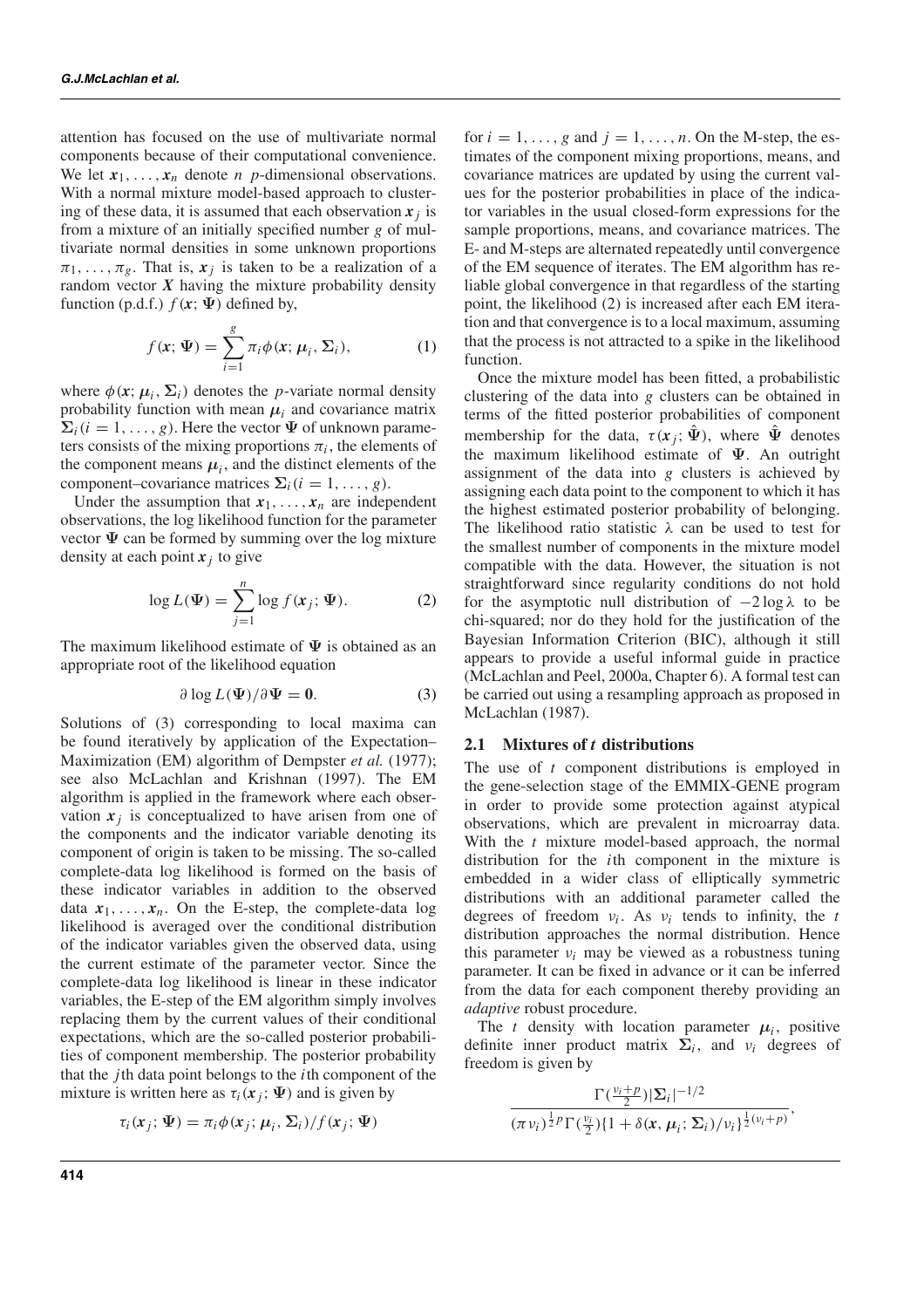where

$$
\delta(x, \mu_i; \Sigma_i) = (x - \mu_i)^{\mathrm{T}} \Sigma_i^{-1} (x - \mu_i)
$$

denotes the Mahalanobis squared distance between *x* and  $\mu_i$ . If  $\nu_i > 1$ ,  $\mu_i$  is the mean of *X*, and if  $\nu_i > 2$ ,  $v_i(v_i - 2)^{-1} \Sigma_i$  is its covariance matrix.

McLachlan and Peel (2000a, Chapter 7) have provided a detailed account how the EM algorithm and a multicycle Expectation–Conditional Maximization (ECM) variant can be used to undertake maximum likelihood estimation of a mixture of *t* distributions with unspecified degrees of freedom  $v_i$ . If  $v_i$  is fixed in advance for each component, then the M-step exists in closed form with the component means and covariance matrices updated effectively using weighted least squares.

## **3 MIXTURES OF FACTOR ANALYZERS**

#### **3.1 Single-component factor model**

Factor analysis is commonly used for explaining correlations between variables in multivariate observations. It can be used also for dimensionality reduction. In a typical factor analysis model, each observation  $X_j$  is modelled as

$$
X_j = \mu + BU_j + e_j \quad (j = 1, \dots, n), \tag{4}
$$

where  $U_j$  is a *q*-dimensional  $(q < p)$  vector of latent or unobservable variables called factors and *B* is a  $p \times q$  matrix of factor loadings (parameters). The  $U_j$ are assumed to be independent and identically (i.i.d.) as  $N(\mathbf{0}, I_q)$ , independently of the errors  $e_j$ , which are assumed to be i.i.d. as  $N(0, D)$ , where  $D$  is a diagonal matrix,

$$
D = \text{diag}(\sigma_1^2, \ldots, \sigma_p^2),
$$

and where  $I_q$  denotes the  $q \times q$  identity matrix. Thus, conditional on the  $u_j$ , the  $X_j$  are independently distributed as  $N(\mu + Bu_j, D)$ . Unconditionally, the  $X_j$  are i.i.d. according to a normal distribution with mean  $\mu$  and covariance matrix

$$
\Sigma = BB^{\mathrm{T}} + D. \tag{5}
$$

If  $q$  is chosen sufficiently smaller than  $p$ , the representation (5) imposes some constraints on the component– covariance matrix  $\Sigma$  and thus reduces the number of free parameters to be estimated. Note that in the case of  $q > 1$ , there is an infinity of choices for  $\bm{B}$ , since (5) is still satisfied if *B* is replaced by *BC*, where *C* is any orthogonal matrix of order *q*. One (arbitrary) way of uniquely specifying *B* is to choose the orthogonal matrix *C* so that  $B^{T}D^{-1}B$ is diagonal (with its diagonal elements arranged in decreasing order). Assuming that the eigenvalues of *BB*<sup>T</sup> are positive and distinct, the condition that  $\mathbf{B}^T \mathbf{D}^{-1} \mathbf{B}$  is diagonal as above imposes  $\frac{1}{2}q(q-1)$  constraints on the parameters. Hence then the number of free parameters is  $pq + p - \frac{1}{2}q(q - 1).$ 

With the factor analysis model (4), we avoid having to compute the inverses of iterates of the estimated  $p \times p$ covariance matrix  $\Sigma$  that may be singluar for large *p* relative to *n*. This is because the inversion of the current value of the  $p \times p$  matrix ( $\mathbf{B}\mathbf{B}^T + \mathbf{D}$ ) on each iteration can be undertaken using the result that

$$
(BBT + D)-1 = D-1 - D-1B
$$
  
×(I<sub>q</sub> + B<sup>T</sup>D<sup>-1</sup>B)<sup>-1</sup>B<sup>T</sup>D<sup>-1</sup>, (6)

where the right-hand side of (6) involves only the inverses of  $q \times q$  matrices, since *D* is a diagonal matrix. The determinant of  $(BB^T + D)$  can then be calculated as

$$
|\boldsymbol{B}\boldsymbol{B}^{\mathrm{T}}+\boldsymbol{D}|=|\boldsymbol{D}|/|\boldsymbol{I}_q-\boldsymbol{B}^{\mathrm{T}}(\boldsymbol{B}\boldsymbol{B}^{\mathrm{T}}+\boldsymbol{D})^{-1}\boldsymbol{B}|.
$$

Unlike the principal components model, the factor analysis model (4) enjoys a powerful invariance property: changes in the scales of the feature variables in  $x_i$ , appear only as scale changes in the appropriate row of the matrix *B* of factor loadings.

#### **3.2 Mixtures of factor models**

As the single-factor analysis model (4) provides only a global linear model for the representation of the data in a lower-dimensional subspace, the scope of its application is limited. A global nonlinear approach can be obtained by postulating a finite mixture of linear submodels for the distribution of the full observation vector  $X_i$  given some (unobservable) factors, as advocated in McLachlan and Peel (2000a,b). This model was originally proposed by Ghahramani and Hinton (1997) for the purposes of visualizing high dimensional data in a lower dimensional space to explore for group structure.

The mixture of factor analyzers model is given by (1), where now the *i*th component–covariance matrix  $\Sigma_i$  has the form

$$
\Sigma_i = B_i B_i^{\mathrm{T}} + D_i \quad (i = 1, \dots, g), \tag{7}
$$

where  $B_i$  is a  $p \times q$  matrix of factor loadings and  $D_i$  is a diagonal matrix  $(i = 1, \ldots, g)$ . The parameter vector  $\Psi$  now consists of the elements of the  $\mu_i$ , the  $B_i$ , and the  $D_i$ , along with the mixing proportions  $\pi_i$  ( $i = 1, \ldots, g$ ). McLachlan and Peel (2000a, Chapter 8) have described how a variant of the EM algorithm, the Alternating Expectation–Conditional Maximization (AECM) algorithm of Meng and van Dyk (1997), can be used to fit the mixture of factor analyzers by maximum likelihood.

At the final values of the iterates for the parameters, the maximum likelihood estimate of the diagonal matrix *D<sup>i</sup>* satisfies

$$
\hat{\boldsymbol{D}}_i = \text{diag}(\hat{\boldsymbol{V}}_i - \hat{\boldsymbol{B}}_i \hat{\boldsymbol{B}}_i^{\text{T}}),
$$
\n(8)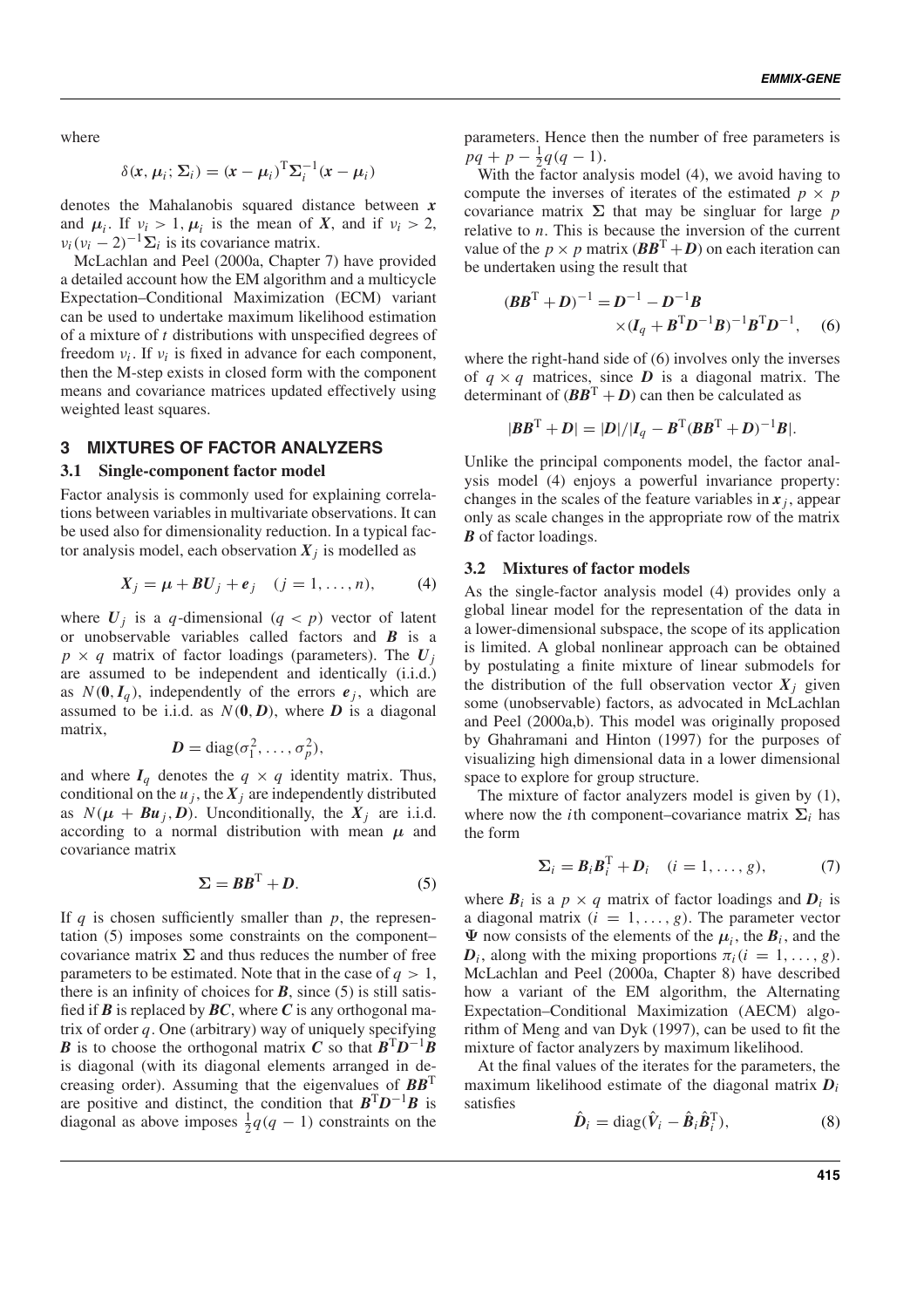where  $V_i$  is the *i*th component sample covariance matrix with the observations weighted by the final values of the *i*th component posterior probabilities. It can be seen from (8) that some of the estimates of the elements of the diagonal matrix  $D_i$  will be close to zero if effectively not more than *q* observations are unequivocally assigned to the *i*th component of the mixture on the basis of the fitted posterior probabilities of component membership. This will lead to spikes or near singularities in the likelihood. One way to avoid this is to impose the condition of a common value  $D$  for the  $D_i$ ,

$$
D_i = D \quad (i = 1, \ldots, g). \tag{9}
$$

## **4 DIMENSION REDUCTION**

In the standard setting of a model-based cluster analysis, the *n* observations to be clustered are taken to be independent realizations where the sample size *n* is much larger than the dimension *p* of each observation,

$$
n \gg p. \tag{10}
$$

It is also assumed that the sizes of the clusters to be produced are sufficiently large relative to *p* to avoid any singular estimates of the within-cluster covariance matrices.

We now consider the cluster analysis of microarray data collected on *N* genes from *M* experiments, which can be represented in the form of a  $N \times M$  data matrix A whose *i*th row contains the expression levels for the *i*th gene in the *M* tissue samples. Typically, *N* is typically larger than *M*. Thus for the problem of clustering *N* genes on the basis of the *M* tissues, we have  $n = N$  and  $p = M$ , and so condition (10) for a standard cluster analysis will be satisfied usually. The condition of independent data will not hold given that not all the genes in a given tissue sample are independently distributed. But in practice we can proceed with the standard clustering methodology, ignoring any correlations between genes in the same tissue sample.

We now consider the problem of clustering the *M* tissues on the basis of the *N* genes. For this problem, we have  $n = M$  and  $p = N$ , and so the sample size *n* will be typically small relative to the dimension *p*, thus causing estimation problems with the normal mixture model. This is because the *g*-component normal mixture model (1) with unrestricted component–covariance matrices is a highly parameterized model with  $\frac{1}{2}p(p+1)$  parameters for each component–covariance matrix  $\Sigma_i$  ( $i = 1, \ldots, g$ ). It therefore cannot be fitted directly to the tissues on the basis of all the  $p = N$  genes. The EMMIX-GENE program handles this high-dimensional problem by using mixtures of factor analyzers, where  $\Sigma_i$  is specified by (7) and (9). A reduction in the number of parameters is achieved by taking the number of factors *q* to be appropriately small. Although the model under (9) can be fitted provided *q* is less than the sample size *n*, *q* needs to be sufficiently small to ensure that the estimates of the component–covariance matrices are not highly variable. Hence *q* may not be able always to be taken sufficiently large to model adequately the full correlation structure of the genes in the lower *q*dimensional factor space.

Thus in practice we may wish to work with a subset of the available genes, particularly as the fitting of a mixture of factor analyzers will involve a considerable amount of computation time for an extremely large number of genes. Also, the intent of the cluster analysis may not be to produce a clustering of the tissues on the basis of all the available genes, but rather to discover and study different clusterings of the tissues corresponding to different subsets of the genes. Indeed, the simultaneous use of too many genes in the cluster analysis may serve only to create noise that masks the effect of a smaller number of genes. Therefore, the EMMIX-GENE program has two optional stages before the final stage of clustering the tissues. The first stage considers the selection of a subset of relevant genes from the available set of genes. The second stage then considers the grouping of the retained set of genes into a specified number  $(N_0)$  of groups. The third and final stage of the EMMIX-GENE approach concerns the clustering of the tissues by fitting mixtures of factor analyzers. It can be undertaken on the basis of (i) all or a selected subset of the available genes, (ii) all or some of the gene-group means, or (iii) all or some of the genes within a specified gene group.

#### **4.1 Selection of relevant genes**

We now describe the screening process used by EMMIX-GENE to select relevant genes for clustering the tissue samples into two clusters corresponding to, say, healthy and unhealthy tissues. This selection is undertaken in the absence of tissue samples that are of known classification with respect to the disease. The relevance of a gene for distinguishing between healthy and unhealthy tissue samples can be assessed on the basis of the value of  $-2 \log \lambda$ , where  $\lambda$  is the likelihood ratio statistic for testing  $g = 1$  versus  $g = 2$  components in the mixture model. In order to reduce the effect of atypically large observations on the value of  $\lambda$ , we fit mixtures of *t* components with their degrees of freedom inferred from the data. However, the use of *t* components in place of normal components still does not eliminate the effect of outliers on inference of the number of groups in the tissue samples. For example, suppose that for a given gene there is no genuine grouping in the tissues, but that there are a small number of gross outliers. Then a significantly large value of  $\lambda$  might be obtained, with one component representing the main body of the data (and providing robust estimates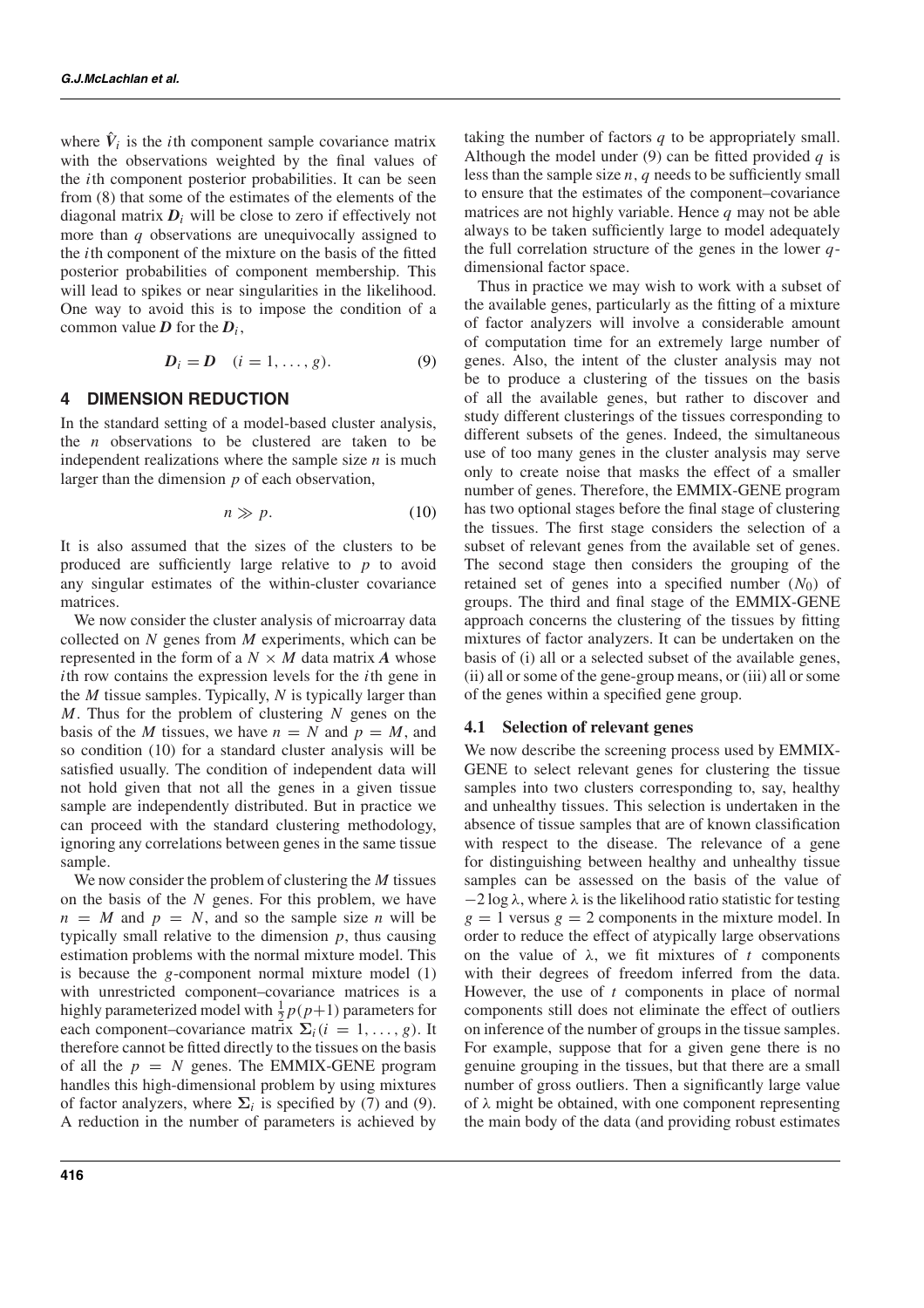

**Fig. 1.** Histogram of gene 1758 (H20819) with mixture of  $g = 2$ fitted *t* components.



**Fig. 2.** Histogram of gene 474 (T70046) with mixture of  $g = 2$  fitted *t* components.

of their underlying distribution) and the other representing the outliers. That is, although the *t* mixture model may provide robust estimates of the underlying distribution, it does not provide a robust assessment of the number of groups in the data.

Suppose now that for a given gene there are two groups in the tissue samples. If there are no outliers present in the tissue samples, we should obtain a significant value of λ with the two components of the fitted *t* mixture model corresponding to the two groups. But if there are outliers present, then the two components of the fitted *t* mixture model may still correspond to the two groups or it may happen that one component corresponds to the main body of the data and the other component to the outliers. An illustration of the former case is given in Figure 1 and of the latter case in Figures 2 and 3, using the data on two genes in 62 tissue samples from the colon cancer data of Alon *et al.* (1999).

In light of the above, the EMMIX-GENE software automatically assesses the relevance of each of the *N*



**Fig. 3.** Histogram of gene 474 (T70046) with mixture of  $g = 3$  fitted *t* components.

genes by fitting one- and two-component *t* mixture models to the expression data over the *M* tissues for each gene considered individually. If  $-2 \log \lambda$  is greater than a specified threshold  $b_1$ ,

$$
-2\log\lambda > b_1\tag{11}
$$

then the gene is taken to be relevant provided that

$$
s_{\min} \geqslant b_2,\tag{12}
$$

where *s*min is the minimum size of the two clusters implied by the two-component  $t$  mixture model and  $b_2$  is a specified threshold.

If  $(11)$  holds but  $(12)$  does not for a given gene, then the three-component *t* mixture model is fitted to the tissue samples on this gene, and the value of  $-2 \log \lambda$ calculated for the test of  $g = 2$  versus  $g = 3$ ; see Figure 3. If (11) holds for this value of  $-2 \log \lambda$ , the gene is selected as being relevant (provided at least two of the three clusters implied by the  $g = 3$  solution have sizes not less than  $b_2$ ). Although the null distribution of  $-2 \log \lambda$  for  $g = 2$  versus  $g = 3$  is not the same as for  $g = 1$  versus  $g = 2$  components, it would appear to be reasonable here to use the same threshold (11). The null distribution of  $-2 \log \lambda$  for the test of the null hypothesis  $H_0: g = g_0$  versus the alternative hypothesis  $H_1: g = g_1$ is unknown (for finite sample sizes) for normal or *t* components; see McLachlan and Peel (2000a, Chapter 6). Some simulations we performed for  $g = 1$  versus  $g = 2$ for *t* components suggest that the 90th percentile is around 9. In the examples to be discussed next, we took  $b_1 = 8$ . Concerning the lower bound on the minimum cluster size  $s_{\text{min}}$ , we arbitrarily took  $b_2 = 8$ . In fitting the two- and three-component *t* mixture models to the tissue samples, we need to provide a starting point for the parameter estimate, or equivalently, the grouping of the data. This can be done by the user specifying a number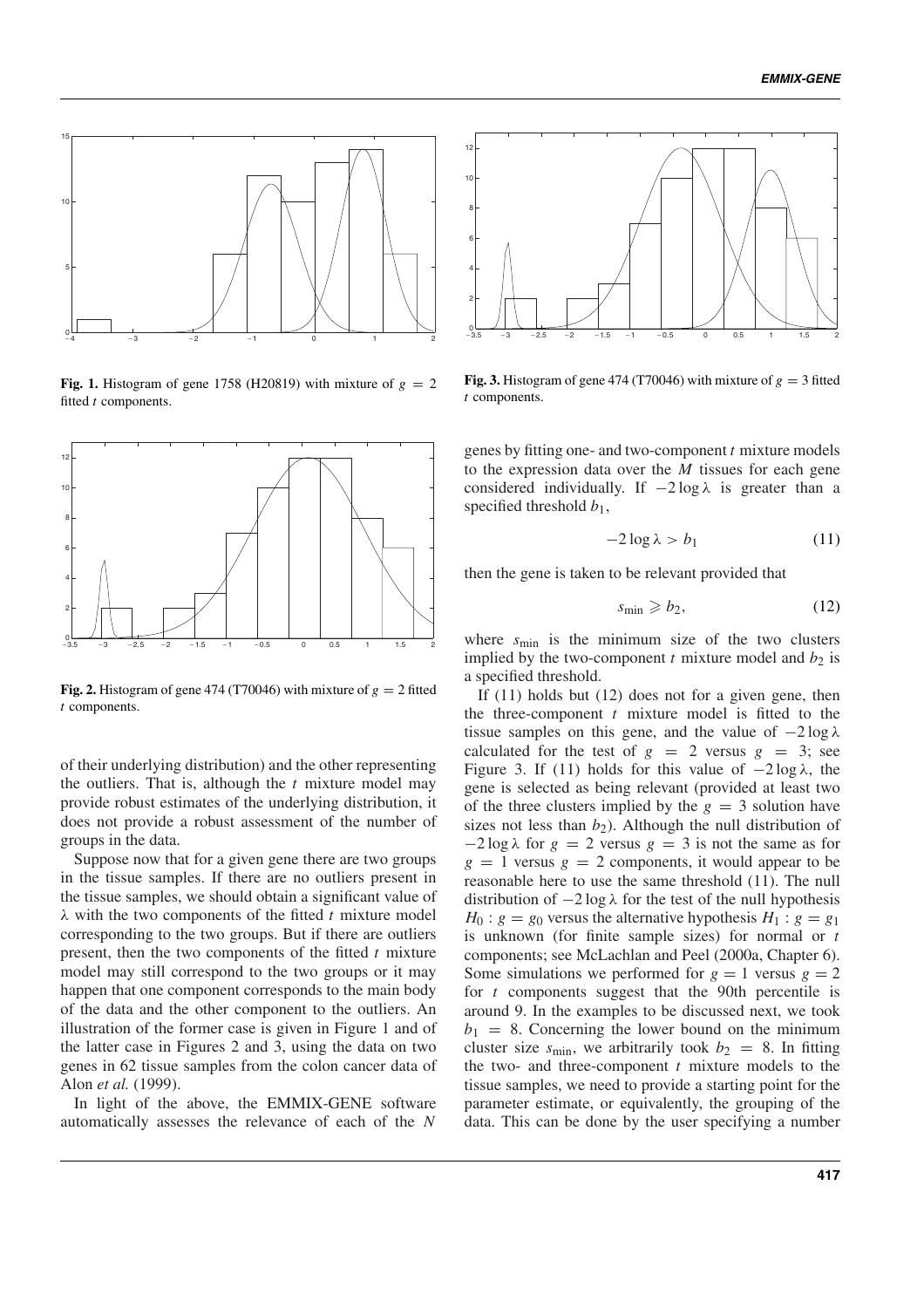of random starts and a number of *k*-means-based starts. In our analyses to be presented later, we used four random and four *k*-means-based starts.

## **4.2 Grouping of genes**

Concerning the end problem of clustering the tissue samples on the basis of the genes considered simultaneously, we could examine the univariate clusterings provided by each of the selected genes taken individually. But this would be rather tedious when a large number of genes have been selected. Thus with the EMMIX-GENE approach, there is a second (optional) stage for clustering the genes into a user-specified number  $(N_0)$  of groups by fitting a mixture of  $g = N_0$  normal distributions with covariance matrices restricted to being equal to a multiple of the  $(p \times p)$  identity matrix. That is, if the mixing proportions were fixed at 0.5, then it would be equivalent to using *k*-means and grouping the genes in terms of Euclidean distance between them. One could attempt to make a more objective choice of the number  $N_0$  of groups by using, say, the likelihood ratio criterion or BIC. There is an extra complication here since the genes are not independently distributed within a tissue sample.

The groups of genes are ranked in terms of the likelihood ratio statistic calculated on the basis of the fitted mean of a group over the tissues for the test of a single versus two *t* components. A heat map of genes in a group versus the tissues is provided for each of the groups where, in each group, the tissues can be left in their original order or rearranged according to their cluster membership obtained by fitting a univariate *t* mixture model on the basis of the group mean. Alternatively, one could cluster the tissues by fitting a two-component mixture of factor analyzers on the basis of the genes within the group.

We have found in our analyses of microarray data sets that the means of the groups into which the genes have been clustered as above provide a useful representation of the genes in a lower dimensional space (the dimension of this space is equal to the number of groups  $N_0$ ). If we cluster the tissues on the basis of the group means only, we are ignoring the relative sizes of the groups. This might have some impact on the accuracy of predictions if the aim were to construct a classifier for assigning the tissues to externally existing classes. For instance, one group may contain many genes that are useful in distinguishing between healthy and unhealthy. Thus if the genes within this group act independently, then there would be a loss in accuracy in using only the mean of this group and not making use of its size. But as the genes have been clustered into groups by working in terms of Euclidean distance (after normalization of the data), the impact of ignoring the size of the groups should be limited. This is because the genes within a group should in the main be at least moderately correlated with each other, as the Euclidean distance between any two genes is equal to 2(1−*r*), where *r* denotes the sample correlation between them.

# **5 IMPLEMENTATION**

We illustrate the implementation of the EMMIX-GENE approach by applying it to two well-known data sets, the colon data of Alon *et al.* (1999) and the leukaemia data of Golub *et al.* (1999).

## **5.1 Clustering of colon tissues**

Alon *et al.* used Affymetrix oligonucleotide arrays to monitor absolute measurements on expressions of over 6500 human gene expressions in 40 tumour and 22 normal colon tissue samples. These samples were taken from 40 different patients so that 22 patients supplied both a tumour and normal tissue sample. Alon *et al.* (1999) focussed on the 2000 genes with highest minimal intensity across the samples, and it is these 2000 genes that comprise our data set. The microarray data matrix *A* for this set thus has  $N = 2000$  rows and  $M = 62$  columns. In Alon *et al.* (1999), the tissues are not listed consecutively, but here we have rearranged the data so that the tumours are labelled 1–40 and the normals 41–62. Before we considered the clustering of this set, we processed the data by taking the (natural) logarithm of each expression level in *A*. Then each column of this matrix was standardized to have mean zero and unit standard deviation. Finally, each row of the consequent matrix was standardized to have mean zero and unit standard deviation.

*5.1.1 Clustering on basis of 446 genes.* On the first stage of EMMIX-GENE, we selected 446 genes as relevant. It will be seen that the clustering of the tissue samples depends to a large extent as to which genes are selected for the feature variables to be used in the mixture model. In this sense, there may not be interest in attempting to find a clustering of the tissue samples on the basis of all the 2000 genes or even a reduced set such as the 446 genes deemed to be relevant. If there were still such interest, then one way to proceed is to fit a twocomponent mixture of factor analyzers to the tissues on the basis of, say, the 446 selected genes. We fitted mixtures of  $g = 2$  factor analyzers for various levels of the number *q* of factors ranging from  $q = 2$  to  $q = 8$ , but there was little difference between the clustering results. The clustering corresponding to the largest of the local maxima obtained gave the following clustering for  $q = 6$  factors,

$$
C_1 = \{1-12, 20, 25, 41-52\}
$$
  
 
$$
\cup \{13-39, 21-24, 26-40, 53-62\}.
$$
 (13)

Getz *et al.* (2000) and Getz (2001) reported that there was a change in the protocol during the conduct of the microarray experiments. The 11 tumour tissue samples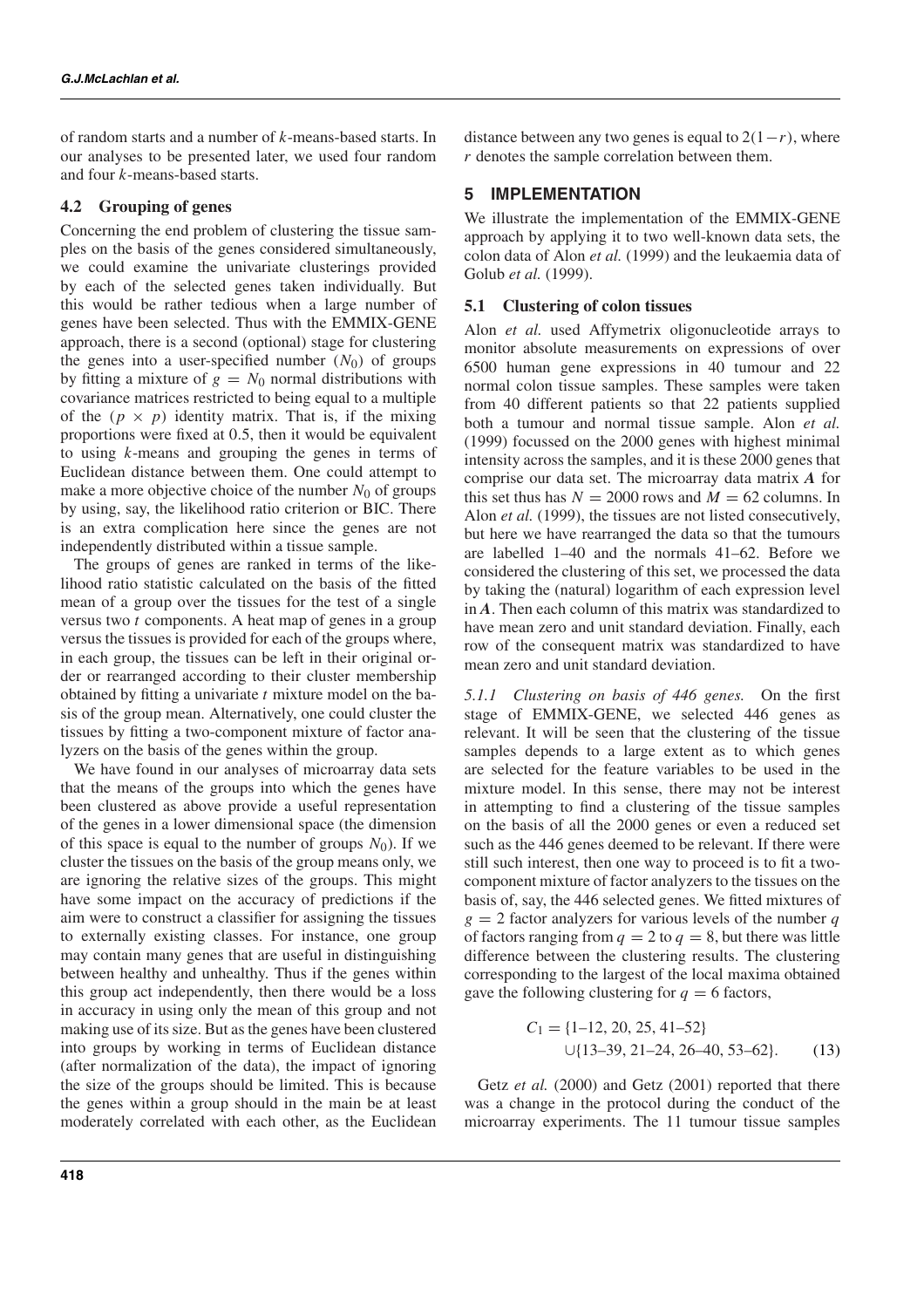(labelled 1–11 here) and 11 normal tissue samples (41–51) were taken from the first 11 patients using a poly detector, while the 29 tumour tissue samples (12–40) and normal tissue samples (52–62) were taken from the remaining 29 patients using total extraction of RNA. It can be seen from (13) that this clustering  $C_1$  almost corresponds to the dichotomy between tissues obtained under the 'old' and 'new' protocols.

We also considered the clustering of the 62 tissue samples on the basis of the top 50 genes in the retained set of 446 genes. Fitting mixtures of factor analyzers with  $q = 6$  factors, using 50 random and 50 *k*-means starts, we obtained the following clustering,

$$
C_2 = \{1-26, 29, 31, 32, 34, 38, 41-52\}
$$
  
 
$$
\cup \{27-28, 30, 33, 35-37, 39, 40, 53-62\}.
$$

This clustering not only splits the tissue samples obtained under 'old' and 'new' protocols, but it also splits some of the 'new' tumour samples and some of the 'new' normal tissue samples.

*5.1.2 Clustering on basis of gene groups.* We now consider the clustering of the tissue samples after the retained set of 446 genes has been clustered into  $N_0 = 20$  groups on the second stage of the EMMIX-GENE approach. A heat map of the genes in a group versus the tissues (and the heat map for the leukaemia data) may be viewed at http: //www.maths.uq.edu.au/∼gjm/emmix-gene/map.html. In Figure 4, we have plotted the 18 genes in the first group *G*<sup>1</sup> for the 62 tissues, with the latter arranged in order of the 40 tumours followed by the 22 normal tissues. In Figure 5, we give the corresponding plot of the 24 genes in the second group of genes  $G_2$ .

The clustering of the tissues on the basis of the 18 genes in  $G_1$  using  $q = 4$  factors in the mixture of factor analyzers model resulted in a partition  $C_3$  of the tissues that is fairly similar to  $C_2$ , namely

$$
C_3 = \{1-26, 29-32, 41-52, 55-56\}
$$
  
 
$$
\cup \{27-28, 33-40, 53-54, 57-62\}.
$$

The clustering of the tissues on the basis of the 24 genes in *G*<sup>2</sup> resulted in a partition of the tissues in which one cluster contains 37 tumours (1–29, 31–32, 34–35, 37–40) and 3 normals (48, 58, 60), and the other cluster contains 3 tumours (30, 33, 36) and 19 normals (41–47, 49–57, 59, 61–62). Calling this clustering *C*4, we have that

$$
C_4 = \{1-29, 31-32, 34-35, 37-40, 48, 58, 60\}
$$
  

$$
\cup \{30, 33, 36, 41-47, 49-57, 59, 61-62\}.
$$

It can be seen from Figure 4 that the clustering of the tissues on the basis of the genes in group  $G_1$  gives two clusters with large intercluster differences between the



**Fig. 4.** Plot of 18 genes in group  $G_1$  on the 40 tumour and 22 normal tissues.



**Fig. 5.** Plot of 24 genes in group  $G_2$  on the 40 tumour and 22 normal tissues.

tissues. The clusters are also quite cohesive, but this is accentuated by the fact that we are using genes that were put into the same group by carrying out the grouping effectively in terms of Euclidean distance between genes. Likewise, Figure 5 shows that the clustering of the tissues on the basis of the genes in group  $G_2$  gives two cohesive clusters with a large intercluster differences. But it appears that the first clustering is stronger in terms of the likelihood ratio statistic  $\lambda$  formed from the individual genes in the groups and on their means. This clustering *C*<sup>4</sup> produced by the second group of genes *G*<sup>2</sup> is quite similar to the external classification, as its error rate is only 6.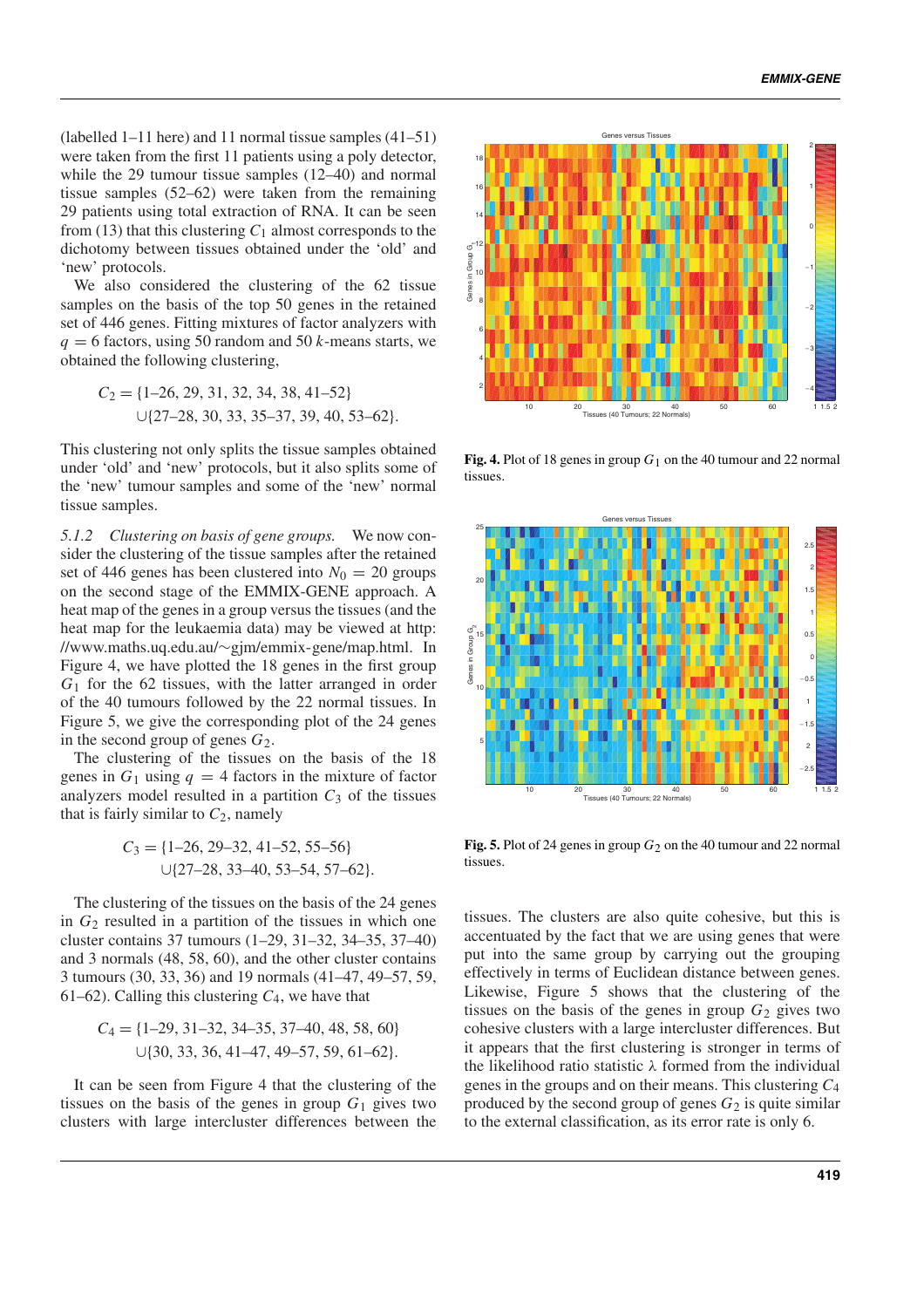It can be seen from Figure 5 that the genes in group *G*<sup>2</sup> tend to be more highly expressed in the normal tissues than in the tumours. Alon *et al.* (1999) and Ben-Dor *et al.* (2000) noted that the normal colon biopsy also included smooth muscle tissue from the colon walls. As a consequence, smooth muscle-related genes showed high expression levels in the normal tissue samples compared to the tumour samples, which generally had a low muscle content. Ben-Dor *et al.* (2000) identified a large number of muscle-specific genes as being characteristic of normal colon samples. We note that two of these genes (J02854 and T60155) are in group *G*2, while group *G*<sup>2</sup> also contains two genes (M63391 and X74295) that Ben-Dor *et al.* (2000) suspected of being expressed in smooth muscle.

The six tissues that are misallocated under this second clustering (tumour tissues 30, 33, and 36 and normal tissues 48, 58, and 60) occur among those tissues that have been misallocated in other cluster and discriminant analyses of this data set. Tissues 30, 33, and 36 are taken from tumour tissue on patients labelled 30, 33, and 36 in Alon *et al.* (2000), while tissues 48, 58, and 60 are taken from normal tissue on patients 8, 34, and 36. These six tissues have been misallocated in previous analyses even in a discriminant analysis context where use is made of the external classification of these tissues. For example, with the support vector machine classifier formed in Chow *et al.* (2001) using the known classification of tissues, these six tissues along with tumour tissue 35 were misallocated in the (leave-oneout) cross-validation of this classifier. There is thus some doubt as to the validity of the so-called 'true' classification of these six tissues, which was determined by biopsy. An inspection of Figure 5 reveals that at least for the 24 genes in this plot, tumour tissues 30, 33 and 36 are very similar to the normal ones, while the normal tissues 48, 58, and 60 are very similar to the tumours. As explained in Chow *et al.* (2001), misclassification might be due to, say, simple error during sample handling, RNA preparation, data acquisition, and data analysis. They also noted that the normal tissues could have been misclassified because pathologically 'normal' regions of the colon could have substantial tumour-like properties from a molecular standpoint.

Applying a hierarchical procedure to cluster the 62 tissues on the basis of the 2000 genes, Alon *et al.* (1999) observed that the topmost division in the dendrogram divides the samples into two groups that misallocates three normal and five tumour tissues (tissues 2, 30, 33, 36, 37, 48, 52 and 58). The method used by Alon *et al.* (1999) can be viewed as fitting a normal mixture model with common spherical component–covariance matrices (although the variance was not estimated from the data; it was varied deterministically during the fitting process). Also, Alon *et al.* (1999) did not log the data. It is of interest to note that in fitting mixtures of diagonal normal components to the tissues on the basis of all the genes, the only way we could get the algorithm to converge to a local maximum that gave an implied clustering the same as  $C_4$  or a perturbation of it (that is, similar to the external classification) was to use the unlogged data and to impose the condition of common spherical component– covariance matrices. Hence when the data are logged (as is appropriate), or when Euclidean distance is not used as the metric, the smooth muscle-related genes have a diminished capacity in the presence of other genes to distinguish between normal and tumour tissues.

*5.1.3 Clustering on basis of group means.* We also clustered the 62 tissues on the basis of the  $N_0 = 20$  fitted group means obtained above by fitting a mixture of  $g = 2$ factor analyzers for various levels of the number of factors *q*. The largest local maximum so located with  $q = 8$ factors gives a clustering  $(C_5)$  that is similar to  $C_2$  and *C*<sup>3</sup> with

$$
C_5 = \{1-23, 25, 26, 41-52, 58\}
$$
  
∪{24, 27-40, 53-57, 59-62}.

#### **5.2 Leukaemia tissues**

The EMMIX-GENE approach is applied now to the clustering of the leukaemia tissues of Golub *et al.* (1999), who studied gene expressions on two types of acute leukaemias: Acute Lymphoblastic Leukaemia (ALL) and Acute Myeloid Leukaemia (AML). Gene expression levels were measured using Affymetrix high density oligonucleotide arrays containing  $N = 7129$  genes on  $M = 72$  tissues, comprising 47 cases of ALL (38 B-cell and 9 T-cell ALL) and 25 cases of AML. We have rearranged the order of the tissues so that the first 47 columns of the microarray data matrix *A* refer to the ALL cases and the next 25 to the AML cases. We followed the processing steps of Dudoit *et al.* (2001) of: (i) thresholding: floor of 100 and ceiling of 16 000; (ii) filtering: exclusion of genes with max / min  $\leq 5$  and (max – min)  $\leq 500$ , where max and min refer respectively to the maximum and minimum expression levels of a particular gene across a tissue sample; (iii) the natural logarithm of the expression levels was taken (Dudoit *et al.*, 2001, used base 10 logarithms). This left us with 3731 genes. As with the normalization of the colon data in the previous example, we first standardized the columns of the matrix of the logged microarray data to have mean zero and unit standard deviation, and then we standardized the rows of this matrix to have mean zero and unit standard deviation. This preprocessing of the genes resulted in 3731 genes being retained.

We reduced this set further to 2015 genes by eliminating genes not considered to be relevant on the first stage of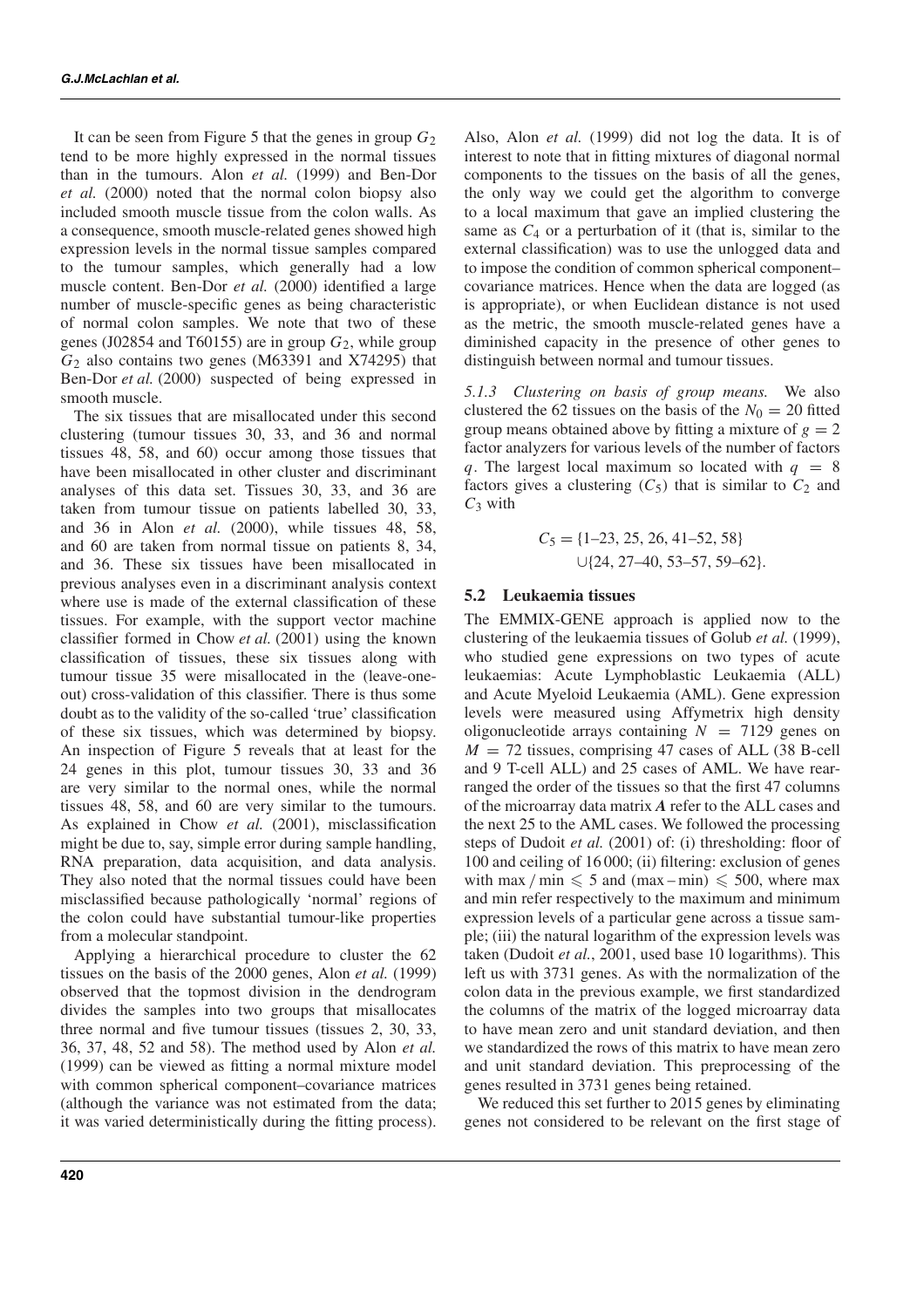the EMMIX-GENE approach. Proceeding to the second stage, we summarized the expression levels on these 2015 selected genes by clustering them into a number of groups  $(N_0 = 40)$ . It was found that Groups 1 and 3 provide clusterings that are most similar to the external classification of the tissues. We subsequently confirmed this by fitting a two-component mixture factor analyzer with  $q = 6$  factors to the tissues on the basis of the genes in Groups 1–3, respectively. The errors of allocation of the implied clustering corresponding to the largest local maximum located in each case were equal to 13, 35, and 6, respectively.

We also considered the clustering of the 72 tissue samples on the basis of the 40 fitted group means and the top fifty genes of the 2015 genes. To cluster the 72 tissues on the basis of the 40 group means, we fitted a mixture of  $g = 2$  components with  $q = 8$  factors. The local maximizer chosen from 50 random and 50 *k*-means-based starts gave a clustering with one tissue (number 69) misallocated.

We also fitted the same model to cluster the 72 tissues on the basis of the top fifty genes. Again using 50 random and 50 *k*-means-based starts, we obtained a clustering in which ten tissues were misallocated. This error dropped to one, when we started the mixture of factor analyzers from the true classification.

The 47 ALL tissues in these leukaemia data consist of 9 T-cell and 38 B-cell types. Given the existence of these three subclasses among the 72 tissues (25 AML, 9 T-cell ALL, and 38 B-cell ALL), Chow *et al.* (2001) considered the clustering of the 72 tissues into three groups. We decided to cluster the 72 tissues into three groups by fitting a three-component mixture factor analyzer with  $q = 6$ factors. When this model was fitted from the 25–9–38 split of the tissues, it converged to a local maximizer that gives this split of the tissues apart from one B-cell ALL tissue that is put in the cluster corresponding to the T-cell ALL tissues. However, when we fitted the same model using 50 random and 50 *k*-means-based starts, we obtained a larger local maximum that gives a quite different split of the tissues into three clusters. One cluster consisted of the 25 AML cases plus 10 B-cell ALL cases; a second consisted of the 9 T-cell cases plus 5 B-cell ALL cases; the third cluster consisted of the remaining 23 B-cell ALL cases.

### **6 DISCUSSION**

There has been increasing emphasis on a mixture model-based approach to clustering as it provides a sound mathematical-based method. However, in using this approach with mixtures of normal components that have nondiagonal covariance matrices, the number of observations to be clustered needs to be sufficiently large in number relative to their dimension in order to prevent singular estimates of the component–covariance matrices

occurring during the estimation process. Unfortunately, this is not the case with the problem of clustering tissues on the basis of gene expression levels, as the latter are typically much larger than the number of tissues to be clustered. In this paper, we have shown how we can handle this clustering problem by adopting mixtures of factor analyzers to model the distribution of a high dimensional vector of gene expression data on a tissue. The proposed approach is demonstrated on two well known data sets in the microarray literature, the colon data of Alon *et al.* (1999) and the leukaemia of Golub *et al.* (1999). The aim was not to provide a detailed analysis of these sets, but rather to highlight the potential role and usefulness of a mixture model-based approach to the clustering of microarray expression data. In particular, we demonstrated how mixtures of factor analyzer models can identify various classes and subclasses among tissues on the basis of gene expression levels. Encouraging results are obtained in these two data sets for our proposed method for reducing the number of genes. For the leukaemia data set, the EMMIX-GENE approach yielded a two-cluster partition of the tissues that is consistent with the two types of acute leukaemia. However, for both data sets, we found clusterings of the tissues that do not correspond to the external (clinical) classification of the tissues, but do have an interpretation consistent with the biological background. For example, for the colon data, cluster analyses performed on the basis of various subsets of the genes selected as being relevant by EMMIX-GENE tended to provide strong support for a partitioning of the tissues into two classes that split the tissue samples obtained under 'old' and 'new' protocols. There is also support for the splitting of some of the 'new' tumour samples and some of the 'new' normal tissue samples, which can be partly explained by some of these tissues being outliers if the external classification is valid.

#### **REFERENCES**

- Alon,U., Barkai,N., Notterman,D.A., Gish,K., Ybarra,S. *et al.* (1999) Broad patterns of gene expression revealed by clustering analysis of tumor and normal colon tissues probed by oligonucleotide arrays. *Proc. Natl Acad. Sci. USA*, **96**, 6745– 6750.
- Ben-Dor,A., Shamir,R. and Yakhini,Z. (1999) Clustering gene expression patterns. *J. Comput. Biol.*, **6**, 281–297.
- Ben-Dor,A., Bruhn,L., Friedman,N., Nachman,I., Schummer,M. *et al.* (2000) Tissue classification with gene expression profiles. *J. Comput. Biol.*, **7**, 559–584.
- Chow,M.L., Moler,E.J. and Mian,I.S. (2001) Identifying marker genes in transcription profiling data using a mixture of feature relevance experts. *Physiol. Genomics*, **5**, 99–111.
- Dempster,A.P., Laird,N.M. and Rubin,D.B. (1977) Maximum likelihood from incomplete data via the EM algorithm (with discussion). *J. R. Stat. Soc.* B, **39**, 1–38.